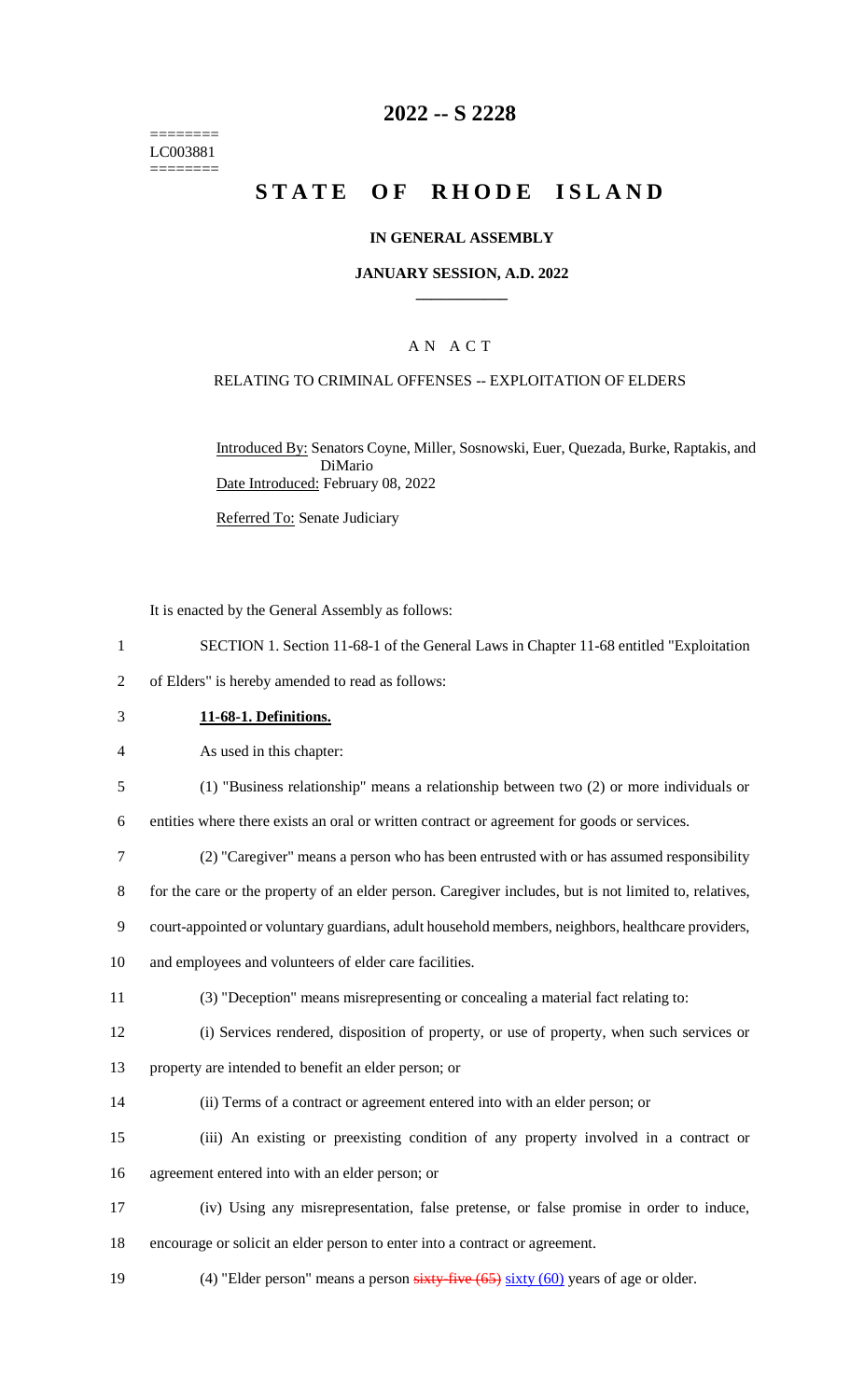| $\mathbf{1}$ | (5) "Intimidation" means the communication by word or act to an elder person that the                  |
|--------------|--------------------------------------------------------------------------------------------------------|
| 2            | elder person will be deprived of food, nutrition, clothing, shelter, supervision, medicine, medical    |
| 3            | services, money, or financial support or will suffer physical violence.                                |
| 4            | (6) "Lacks capacity to consent" means an impairment by reason of mental illness,                       |
| 5            | developmental disability, organic brain disorder, physical illness or disability, short-term memory    |
| 6            | loss, or other cause, that causes an elder person to lack sufficient understanding or capacity to make |
| $\tau$       | or communicate reasonable decisions concerning the elder person's person or property.                  |
| 8            | (7) "Position of trust and confidence" with respect to an elder person means the position of           |
| 9            | a person who:                                                                                          |
| 10           | (i) Is a spouse, adult child, or other relative by blood or marriage of the elder person;              |
| 11           | (ii) Is a joint tenant or tenant in common with the elder person;                                      |
| 12           | (iii) Has a legal or fiduciary relationship with the elder person including, but not limited           |
| 13           | to, a court-appointed or voluntary guardian, trustee, attorney, or conservator;                        |
| 14           | (iv) Is the caregiver of the elder person; or                                                          |
| 15           | (v) Is any other person who has been entrusted with or has assumed responsibility for the              |
| 16           | use or management of the elder person's funds, assets, or property.                                    |
| 17           | SECTION 2. This act shall take effect upon passage.                                                    |

#### ======== LC003881 ========